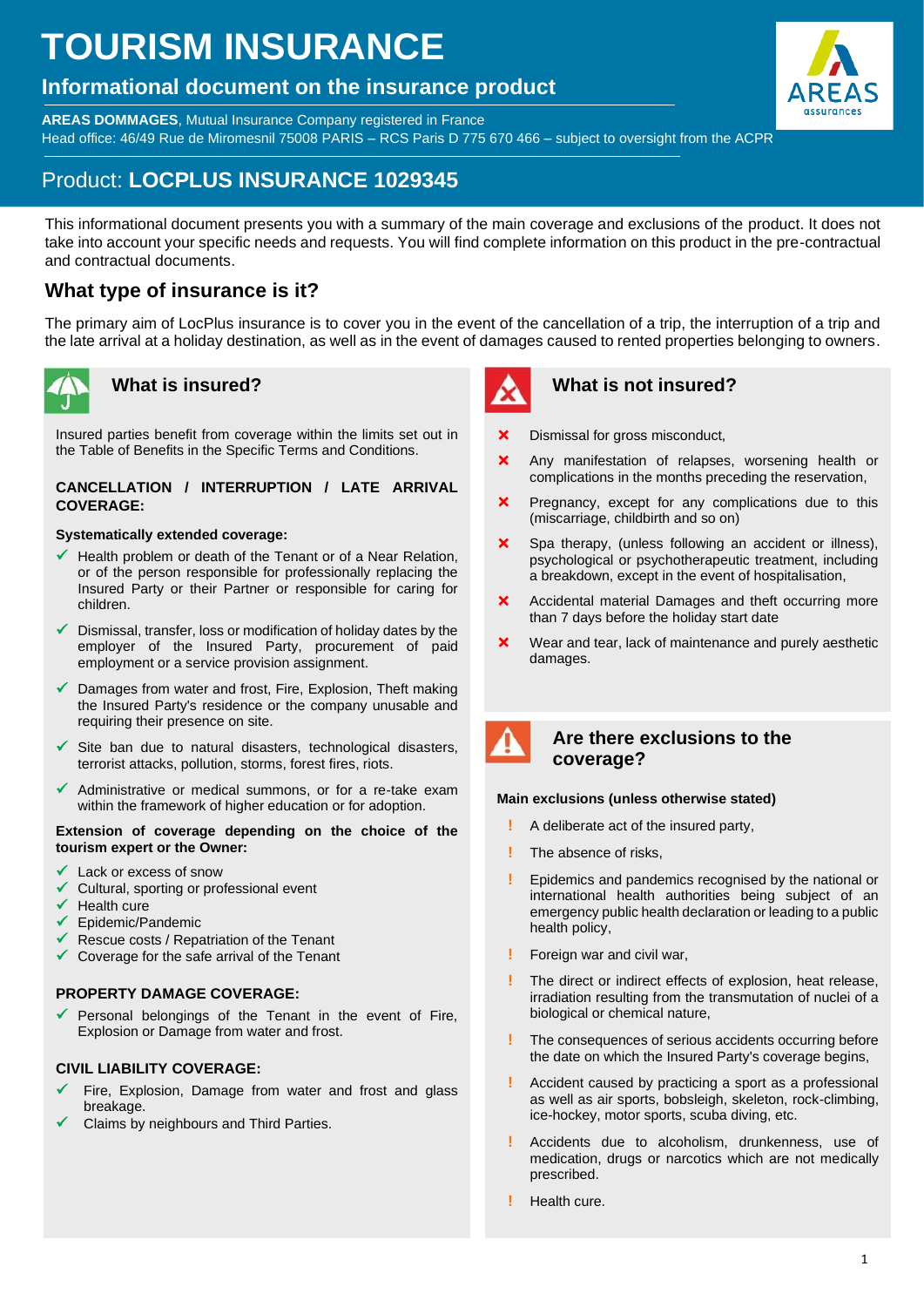

# **Where am I covered?**

✓ The contract covers rental properties located in mainland France.



# **What are my obligations?**

# **Upon taking out the policy:**

- Accurately declare the identity of the tenants.
- Provide all the requested supporting documents.
- Pay the premium.

# **During the contract:**

• Declare any new circumstances which may increase the risks taken or create new ones.

# **In the event of an incident:**

• Declare to the Insurer, within five working days, the details of any incident likely to call on one of the benefits and attach all documents useful to the assessment of the incident.



# **When and how must payments be made?**

- The premium is due in advance of the date indicated by the Insurer or their representative.
- The payment is made by bank card, transfer, direct debit or by cheque.



# **When does coverage start and when does it end?**

- The contract comes into force on the reservation date and ends on the date on which the holiday ends as indicated in the rental agreement.
- The contract is agreed upon for a fixed term without automatic renewal.



# **How can I terminate the contract?**

The commitment is firm and definitive, with no possibility of termination or withdrawal (L.112-2-1-II-3° of the French Insurance Code).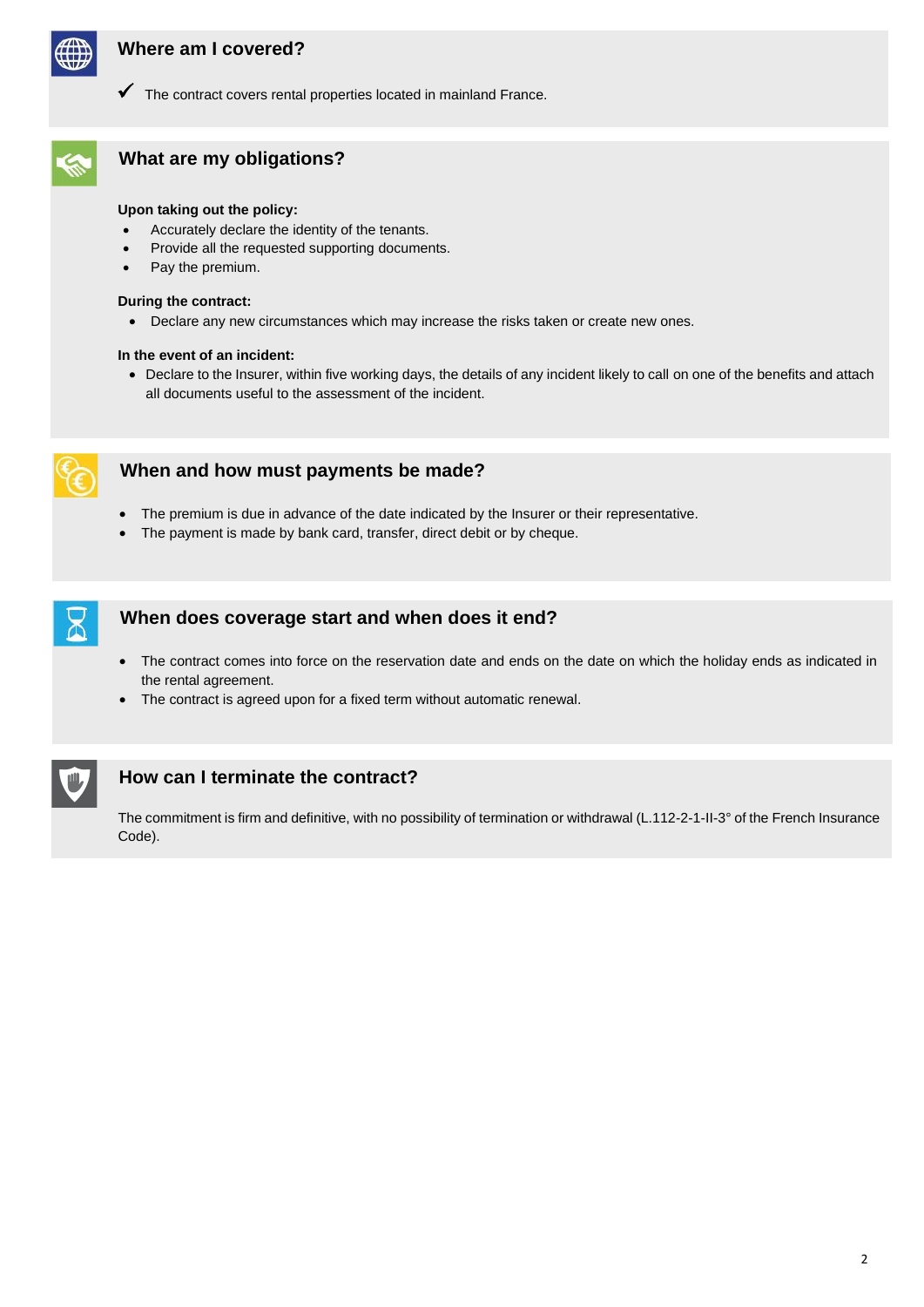

# **TENANT RENTAL NOTE**

# **CONDITIONS SPECIFIC TO THE INSURANCE CONTRACT LOCPLUS NO. 1029345**

# **TABLE OF BENEFITS**

| <b>GRANTED</b> | <b>ARTICLE</b> | <b>COVERAGE</b>                                                                                                                                                                                                                                                                                                                                                                              | <b>EXCESS</b>  | LIMIT /<br><b>RESERVATION</b> |
|----------------|----------------|----------------------------------------------------------------------------------------------------------------------------------------------------------------------------------------------------------------------------------------------------------------------------------------------------------------------------------------------------------------------------------------------|----------------|-------------------------------|
|                |                | <b>TENANT COVERAGE</b>                                                                                                                                                                                                                                                                                                                                                                       |                |                               |
|                | 6.1            | Cancellation / Interruption / Late Arrival                                                                                                                                                                                                                                                                                                                                                   |                |                               |
|                |                | Health problems and death<br>$\blacksquare$                                                                                                                                                                                                                                                                                                                                                  |                |                               |
| Yes            | 6.1.2          | Redundancy / transfer<br>Removal / Modification of holiday leave,<br>$\blacksquare$<br>Divorce / Separation<br>$\overline{\phantom{a}}$<br>Station inaccessible<br>$\sim$<br>Theft or material damage to a vehicle<br>Serious material damages<br>$\overline{\phantom{a}}$<br>Visa refusal<br>Theft of an identity card or passport,<br>Starting a new job<br>Imperative summons<br>Site ban | 10% (Min. €50) |                               |
| Yes            | 6.1.3          | Extension Lack or excess of snow                                                                                                                                                                                                                                                                                                                                                             | 10% (Min. €50) | €25,000                       |
| <b>No</b>      | 6.1.4          | Extension Cultural, sporting or professional event                                                                                                                                                                                                                                                                                                                                           | 10% (Min. €50) |                               |
| <b>No</b>      | 6.1.5          | <b>Extension Health cure</b>                                                                                                                                                                                                                                                                                                                                                                 |                |                               |
|                |                | - Health problems and death                                                                                                                                                                                                                                                                                                                                                                  | $\prime$       |                               |
|                |                | - Other                                                                                                                                                                                                                                                                                                                                                                                      | 10% (Min. €50) |                               |
| Yes            | 6.1.6          | Extension Epidemic / Pandemic                                                                                                                                                                                                                                                                                                                                                                |                |                               |
|                |                | Health problems / Death / Positive test                                                                                                                                                                                                                                                                                                                                                      | $\prime$       |                               |
|                |                | Denied boarding                                                                                                                                                                                                                                                                                                                                                                              | 10% (Min. €50) |                               |
| Yes            | 6.2            | Cancellation by the owner                                                                                                                                                                                                                                                                                                                                                                    | 10% (Min. €50) |                               |
| Yes            | 6.3            | <b>Personal belongings</b>                                                                                                                                                                                                                                                                                                                                                                   |                | €2,500                        |
| Yes            | 6.4            | <b>Liability for Holidays</b>                                                                                                                                                                                                                                                                                                                                                                | 10% (Min. €50) |                               |
|                | 6.4.1          | - Rental liability                                                                                                                                                                                                                                                                                                                                                                           |                | €1,500,000                    |
|                | 6.4.2          | Claims by neighbours and third parties<br>$\sim$                                                                                                                                                                                                                                                                                                                                             |                | €500,000                      |
|                | 6.5            | <b>Additional options</b>                                                                                                                                                                                                                                                                                                                                                                    |                |                               |
| Yes            | 6.5.1          | Rescue / Repatriation Fee Option<br><b>Rescue Fees</b><br>Repatriation                                                                                                                                                                                                                                                                                                                       |                | €10,000<br>€3,000             |
| <b>No</b>      | 6.5.2          | - Coverage for safe arrival                                                                                                                                                                                                                                                                                                                                                                  |                | €300                          |

# **SPECIAL AGREEMENTS**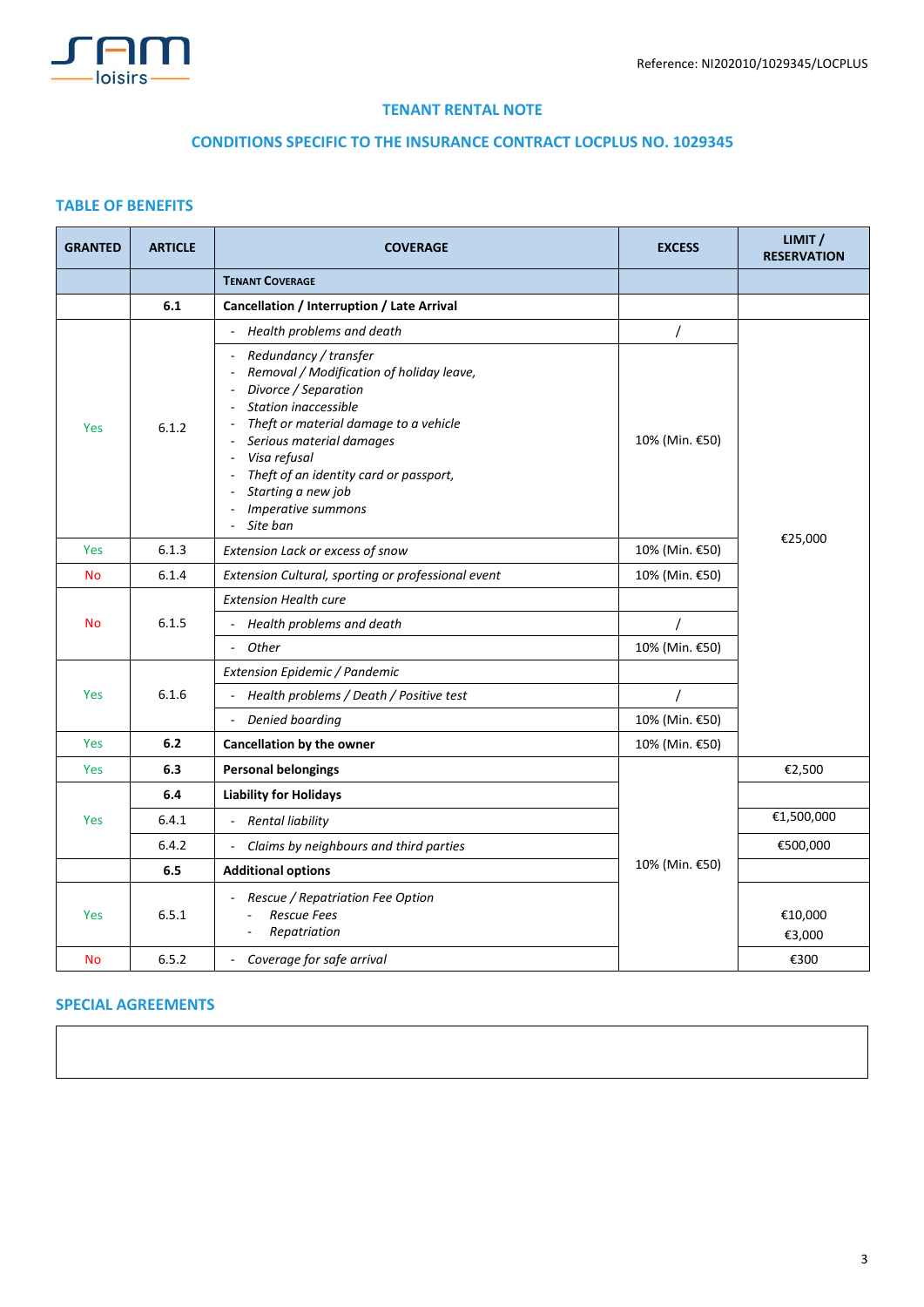

# **GENERAL TERMS AND CONDITIONS OF THE INSURANCE CONTRACT LOCPLUS NO. 1029345**

#### **ARTICLE 1. CONTRACT PURPOSE**

The purpose of the contract is to cover short term rentals of furnished properties (holiday cottage, bed and breakfast, room or apartment) whether the agreement has been concluded by the Owner or by a tourism professional.

The coverage established in these General Terms and Conditions can only be applied provided that all the provisions of the rental agreement have been respected by the parties and that the deposit or down payment has been paid.

# **ARTICLE 2. TERRITORIALITY**

Your coverage is only applicable for rentals of properties located in mainland France.

# **ARTICLE 3. EFFECTIVE DATE AND DURATION OF COVERAGE**

| Coverage     | <b>Start</b>                                                          | End                                                                   |
|--------------|-----------------------------------------------------------------------|-----------------------------------------------------------------------|
| Cancellation | Reservation date                                                      | On handing over the keys, the<br>1 <sup>st</sup> day of the rental    |
| Other        | On handing over<br>the keys, the 1 <sup>st</sup> day<br>of the rental | At the end of the rental, upon<br>returning the keys when<br>leaving. |

The coverage of your agreement is applied to rentals for a maximum and non-renewable duration of **90 consecutive days**.

# **ARTICLE 4. RISK**

Events that call into play the coverage must occur after the rental reservation date or not be known to the Tenant on the day of the reservation. Failing that, the Insurer shall have the right to oppose the risk and refuse to cover it.

#### **ARTICLE 5. DEFINITIONS**

The words or terms appearing hereinafter and starting with a capital letter will have the following meaning throughout the contract:

**Health problem:** any change in health or any unintentional bodily injury suffered by the victim, resulting from a sudden and external event which is verified by a doctor of medicine and requires the cessation of any activity, professional or otherwise, requiring the appropriate care and forbidding the insured party from:

- leaving home or the holiday destination or the hospital facility where the person concerned is being treated or
- the activity which is the purpose of the themed stay reserved.

**Insured Party / You:** natural or legal person who is the beneficiary of the coverage.

**Insurer / Us:** the company mentioned in the Specific Terms and Conditions and their representative.

**Partner**: person joined through marriage or a civil partnership with the Insured Party or commonly regarded as forming a couple with the Tenant, and living under the same roof as the Tenant.

**Damages from water and frost:** damages caused by accidental water leaks or floods resulting from any devices using water or a heating system or by frost.

**Skiing area:** mountain area where you can ski and undertake other sporting activities, sliding or otherwise, on the snow during the winter season, including marked trails and off-piste in the vicinity, meaning accessible via ski lifts and returning through gravity to the skiing area in accordance with law no. 2016-1888 of the 28th of December 2016, known as the Mountain Law.

**Serious material damages:** Damages from water and frost, Fire, Explosion, Theft making the concerned property unusable.

**Personal injuries:** any physical or mental harm suffered by a person.

**Consequential immaterial damages:** any damage other than personal or material damage involving fees and monetary loss resulting from the deprivation of enjoying a right, the interruption of a service rendered by a person or a property, or the loss of a benefit and following covered Personal injuries or Material damage.

**Material damages:** any violation, deterioration, alteration, loss or destruction of a thing or substance, any physical harm done to animals. **Explosion:** sudden and violent action from the pressure or reduction of pressure of gas or vapor. Explosions or implosions of any kind are covered.

**Excess:** the remaining sum borne by the Insured Party in the event of an Accident.

**Fire:** combustion with flames outside of a normal household.

**Tenant:** any natural person designated (surname, first name, address) on this rental agreement. The Tenant cannot be the Owner, Bare-Owner, free-of-charge occupier or beneficial owner of the rented property.

**Near relations:** Partner, ancestors or descendants up to the second degree, parents-in-law, brothers and sisters, brothers-in-law and sistersin-law, sons-in-law and daughters-in-law, uncles and aunts, nephews and nieces.

**Owner:** natural or legal person in possession of a property, allocated for holidays, which they offer, directly or via an intermediary, for rent for a tourism clientele.

**Incident:** a random event likely to invoke the benefits of this agreement. If the Incident has several causes, only the first causes produced or cited by the Insured Party will be retained. The damages, regardless of their spread over time, having the same cause and the same origin, constitute one single Incident.

**Balance due:** difference between the total amount of the reserved holiday and the amount of the down payment or the deposit already paid at the time of the Incident.

**Policyholder**: contract signatory established under this name in the Specific Terms and Conditions.

**Third Parties:** natural or legal persons other than:

- the Tenant and their Near Relations,
- the Owner and their Near Relations,
- any Party to this contract,
- their employees or associates.

**Disrepair:** depreciation resulting from the use, wear and tear, maintenance or years of service of the property.

**Theft:** fraudulent dispossession of an insured property.

# **ARTICLE 6. THE TENANT'S COVERAGE**

# 6.1. CANCELLATION / INTERRUPTION / LATE ARRIVAL

We refund you for the covered Benefits not used and not refunded when one of the covered Events occurs and forces you to cancel your stay, to postpone the start of your stay or to interrupt your stay.

#### 6.1.1. Covered services

- The main provision of accommodation (holiday cottage, bed and breakfast, room or apartment).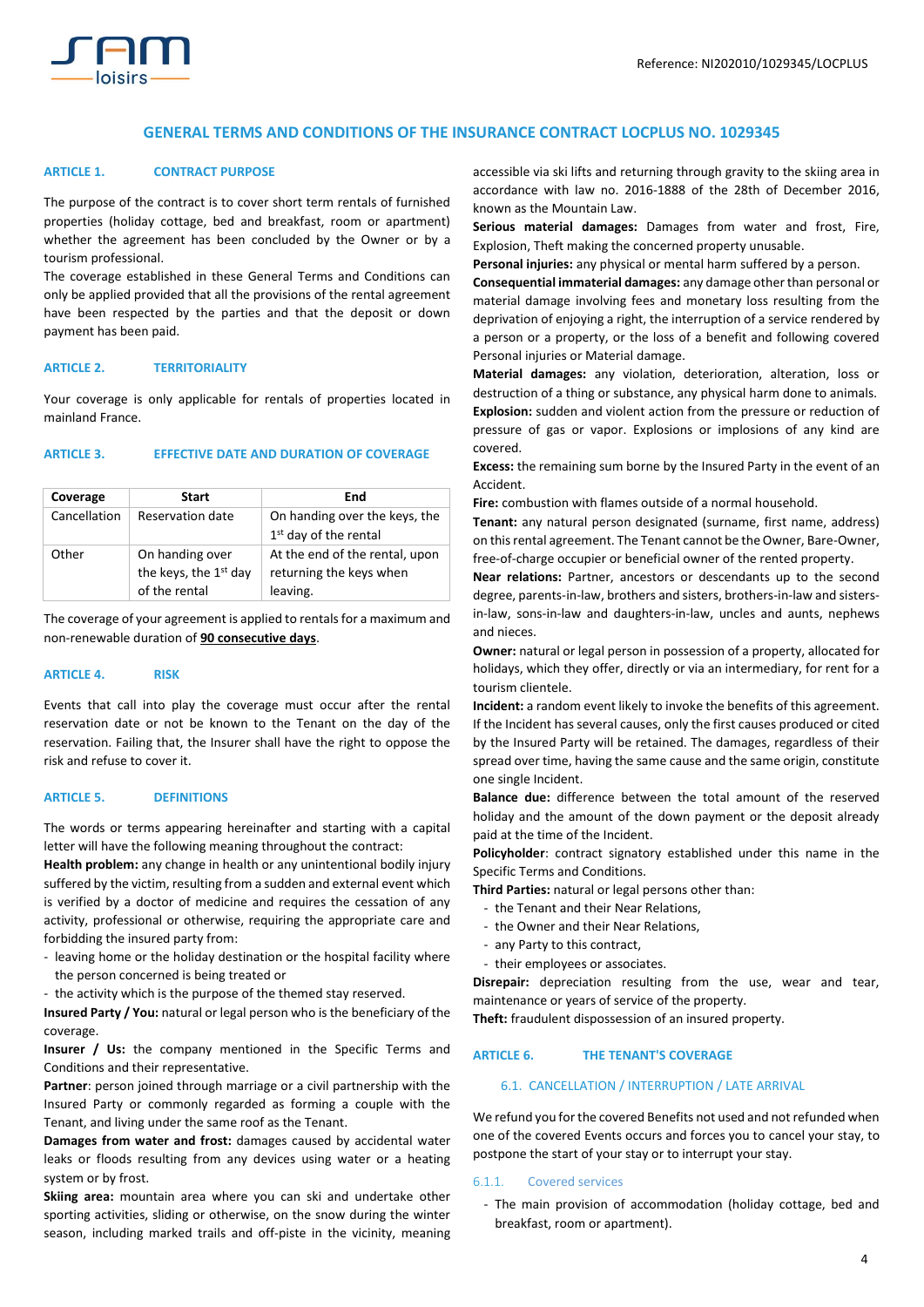

- Ancillary leisure, sports and professional benefits purchased at the same time as the accommodation provision from the same supplier.

The insurance covers only the services taken into account on the basis of the insurance premium and within the limits of the amount declared, after deduction of administrative fees, cleaning fees, tourist tax and the insurance premium.

# 6.1.2. Events covered

- a) Health problems and death
	- of the Tenant or a Near Relative,
	- of the person charged with:
		- o caring for your under-age or disabled children,
		- o replacing you professionally (if you are self-employed or independent professional, in the medical or paramedical profession). This event also applies to your Partner and, in any case, only if a replacement agreement has been signed and settled before the reservation date.

#### **The following is not covered:**

- **- any manifestation of relapses, worsening health or complications in the months preceding the reservation,**
- **- pregnancy**, except for any complications due to this including, miscarriage, childbirth and so on, in the month prior to the effective date of the reservation,
- **- spa therapy**, (unless following an accident or illness), **psychological or psychotherapeutic treatment, including a breakdown**, except in the event of hospitalisation for at least 3 days.
- b) Your redundancy or professional transfer requiring you to move house.
- c) The removal or modification of your holiday leave dates by your employer provided that the holiday leave had been agreed upon before the reservation of the rental.
- d) Your divorce or separation registered with the court office provided that the procedure was initiated after the reservation date.
- e) Roadblocks or strikes, floods or natural events, preventing movement on the rental start day and the following 48 hours.
- f) Theft or accidental Material Damages to your vehicle on the condition that it cannot be repaired, found or replaced before the holiday start date.
- g) Visa refusal for one of the Tenants by the authorities of the visited country, provided that the request was made within the time period required by the competent authorities of this country.
- h) Theft of the identity card or passport belonging to one of the Tenants within the 24 hours before your departure, preventing you from satisfying the border police's formalities.
- i) Serious material damage to your home or your secondary residence or your company's premises and which justifies your imperative presence on site.
- j) Finding employment or service provision assignment lasting at least three months coming into effect before the holiday start date and continuing during this time, provided that it is not an extension or a renewal.
- k) Summons which is imperative and cannot be delayed from the judicial administration as a juror, for adoption, for a medical exam, an organ transplant or a re-take exam for higher education.
- l) The occurrence of one of the following events leading to the local competent administrative authorities banning access to the site within a 5 km radius, provided that in the 48 hours preceding the

holiday start date, no release of the ban has been published by said authorities:

- natural disaster under French law no. 82-600 from the 13th of July 1982,
- technological disaster under article L. 128-1 of the French Insurance Code,
- attack under article L. 412-1 of the French Criminal Code,
- pollution, storm, forest fire, riot.

#### **The following is not covered under:**

#### **- b):**

- **o the managers and legal representatives of the company, liberal professions and independent workers (including tradespersons and entertainment workers),**
- **o termination of employment, end of temporary contract and resignation,**
- **o dismissal for gross misconduct,**
- **- d): separation of cohabitants,**
- **- f) and i): accidental Material damages and theft occurring more than 7 days before the holiday start date.**
- **- j): employer change at your initiative.**

# EXTENSIONS

The following events are only covered if they are indicated as granted in the Specific Terms and Conditions.

The other clauses, benefits and exclusions of the agreement that do not contradict the following stipulations continue to apply.

# 6.1.3. Lack or excess of snow

For holidays in winter sports resorts, the coverage is extended to cancellations which follow the closure, within the 48 hours preceding the holiday start date, of more than 2/3 of the station's Ski area due to the lack or excess of snow.

This coverage only applies between the official opening and closing dates of the Skiing area.

#### 6.1.4. Cancellation of a cultural, sporting or professional event

The coverage is extended to cancellations and interruptions which follow the definitive cancellation of the cultural, sporting or professional event which you were going to attend and which justified your stay.

#### 6.1.5. Health cure

The coverage is extended to holidays with the purpose being a health cure when the cancellation, interruption or late arrival is due to:

- one of the covered Events,
- the closure of the spa establishment.

In addition to the covered Services, we also cover the additional treatments and comfort services invoiced by the spa establishment not covered by Social Security or your additional insurance policies.

**Cancellation, interruption or late arrival due to a medical ban on treatments or your compulsory and/or additional health insurance plans refusing to cover them are not covered.**

## 6.1.6. Epidemic / Pandemic

The coverage is extended to cancellations, interruptions and late arrivals resulting from one of the following events when the origin is the occurrence of a severe acute respiratory syndrome (SARS), bird flu, the A-H1N1 influenza (swine flu), Covid-19 or any epidemic or pandemic recognised by the national or international health authorities subject to a public health emergency declaration or leading to a public health policy involving limiting and restrictive measures in terms of movement of peoples and sanitary treatment: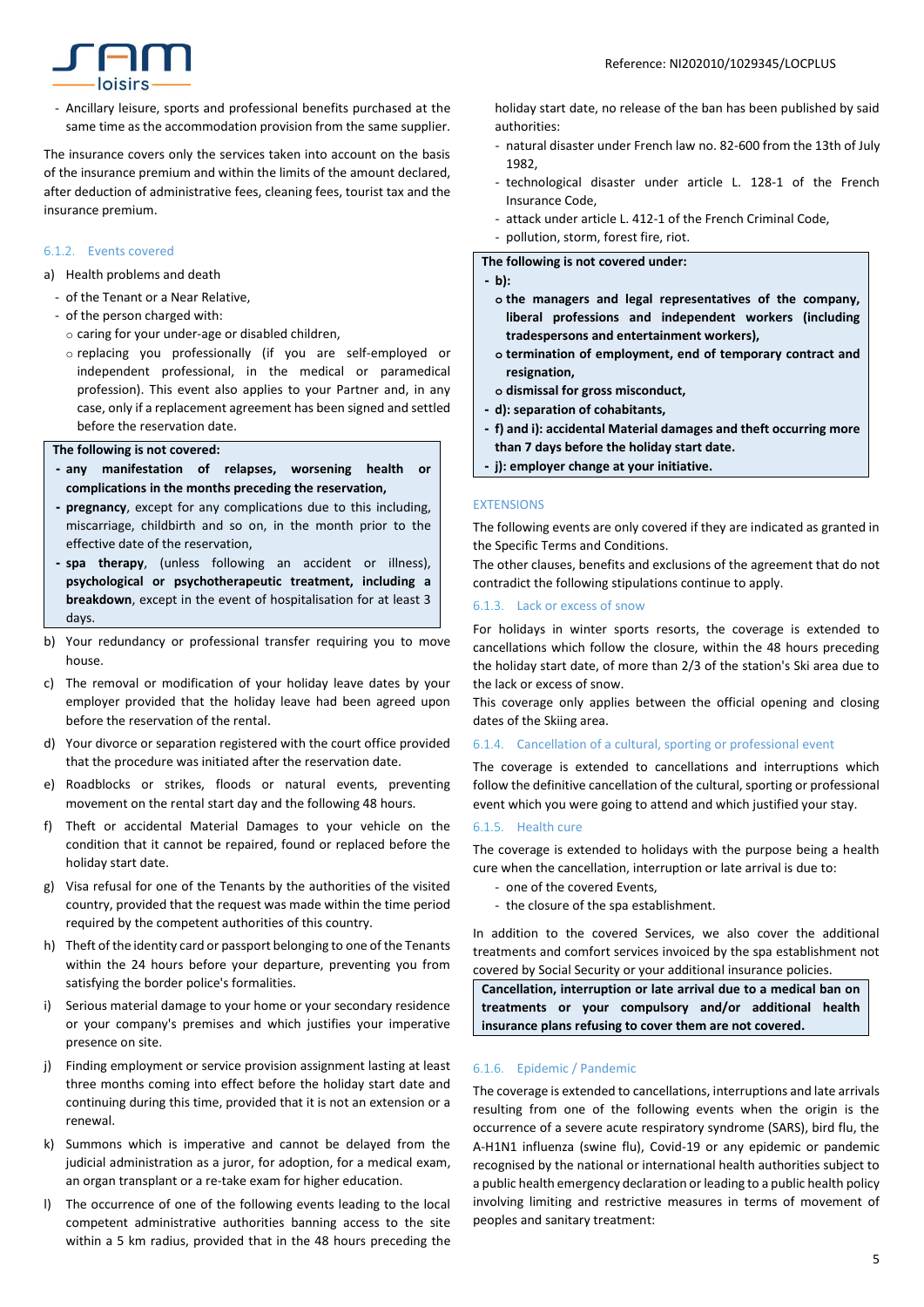

- a) Health problems for the Tenant.
- b) Death of the Tenant or a Near Relative,
- c) Positive test carried out in the 7 days preceding the stay.
- d) Boarding refused by the transporter justified by a temperature higher than the temperature accepted for boarding subject to a test within 48 hours:
	- o If you are unable to leave: we cover the entirety of the covered Services which have not been used and not refunded.
	- o If you are able to leave: we cover the entirety of the covered Services which have not been used and not refunded between the initial departure date and the arrival date.

# 6.2. CANCELLATION BY THE OWNER

In the event that the rented property is unavailable due to:

- Serious Material damage occurring in the preceding moths and which cannot be resolved before the holiday start date,
- Health problem or death of the Owner,
- sale of the rented property,

we cover:

- if the Tenant is offered alternative accommodation by the owner and they accept it: the difference between the cancelled rental and the alternative accommodation **up to 25% of the amount of the cancelled rental.**
- if the Tenant is not offered alternative accommodation by the Owner or they do receive an offer but refuse it: double the down payment or deposit paid for the cancelled rental.

# 6.3. PERSONAL BELONGINGS

We cover the damages caused to goods belonging to you following a Fire, Explosion or Water and Frost Damage occurring in the rented property throughout the duration of your stay.

The depreciation rate indicated in your Specific Terms and Conditions shall be applied.

## **The following is not covered:**

**- wear and tear, lack of maintenance and purely aesthetic damages not disturbing the normal use of the goods, - Theft.**

# 6.4. LIABILITY FOR HOLIDAYS

Holiday Civil Liability coverage is only granted in addition to or in the absence of any Civil Liability insurance taken out by the Tenant.

In the event of Fire, Explosion, Water or Frost damage and glass breakage occurring in the property rented by you, we cover:

# 6.4.1. Rental liability

- the financial consequences of your liability, pursuant to articles 1732 and 1735 of the French Civil Code, for the Material Damages and consequential Immaterial Damages caused to property and furniture belonging to the Owner.

# 6.4.2. Claims by neighbours and Third Parties

- the financial consequences of your liability, pursuant to articles 1240 and 1242 of the French Civil Code, for the Material Damages caused by neighbours and third parties, and for which the Rental Liability coverage above has come into play.

# 6.5. ADDITIONAL OPTIONS

The following events are only covered if they are indicated as granted in the Specific Terms and Conditions.

The other clauses, benefits and exclusions of the agreement that do not contradict the following stipulations continue to apply.

# 6.5.1. Rescue / Repatriation Fees

# Rescue Fees:

We cover the search and rescue fess implemented by a body authorised to come to your aid.

# Repatriation:

In the event that a stay is interrupted due to a covered health problem, we cover the transport costs not initially foreseen and incurred for you as well as that of other Tenants.

## 6.5.2. Coverage for safe arrival

We cover the costs of transport, accommodation and catering which weren't initially foreseen, incurred, in the 24 hours following the event, in order to arrive at the holiday destination following a traffic accident or a breakdown of your personal means of transport when this cannot be repaired or replaced within a period enabling transport on the date set out in the rental agreement.

**The following is not covered:**

- **- costs for returning, repairing or towing the vehicle,**
- **- accidents and breakdowns due to the vehicle's lack of maintenance.**

# **ARTICLE 7. COMMON EXCLUSIONS**

**The following is not covered unless otherwise stipulated:**

- **- damages directly or indirectly linked to:**
- **o epidemics and pandemics recognised by the national or international health authorities being subject of an emergency public health declaration or leading to a public health policy involving limiting and restrictive measures regarding the movement of peoples and sanitary treatment,**

**oforeign war and civil war,**

- **oall the direct or indirect effects of explosion, heat release, irradiation resulting from the transmutation of nuclei or the radioactivity of an explosion of any substance or contamination of a biological or chemical nature,**
- **oIncidents due to alcoholism, drunkenness, drugs or narcotics, use of non-medically prescribed medications**
- **othe insured party's intentional act or their suicide or attempted suicide.**
- **opracticing a sport as a professional as well as air sports, bobsleigh, skeleton, rock-climbing, ice-hockey, motor sports, scuba diving.**
- **- the absence of risks,**
- **- health cures,**
- **- administrative fees, cleaning packages, tourist tax appearing in the rental agreement, as well as the insurance premium, airport charges (refunded by the transporter or any collecting body) and visa fees are not refundable.**

# **ARTICLE 8. IN THE EVENT OF AN INCIDENT**

# 8.1. OBLIGATIONS

You must:

- immediately take all the necessary measures to limit the significance of the damages and save your belongings,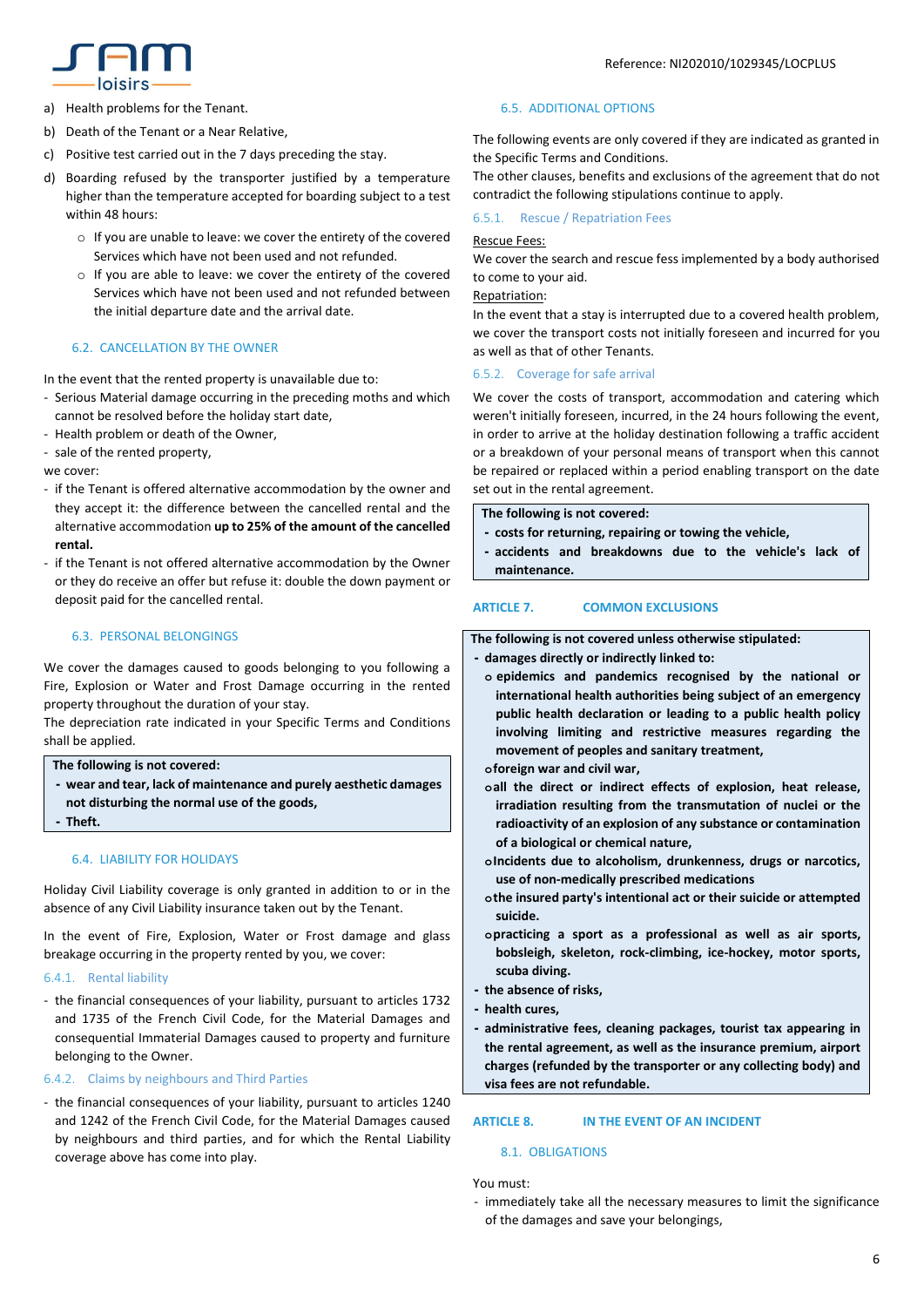- provide us with all the information necessary for analysing the damages and determining their value,
- inform us of the Incident under the conditions set out below.

# 8.2. FORMALITIES

Declarations must be made to the following address: [https://www.sam](https://www.sam-loisirs.com/)[loisirs.com/](https://www.sam-loisirs.com/)

# 8.3. DECLARATION DEADLINE

Except in the case of force majeure, you must declare the Incident to us within 5 working days as soon as you become aware of it.

If the Incident is not declared within the established period and if we decide that this delay has caused us harm, we can invoke a lapse of our coverage, unless your delay is the result of a force majeure event, in accordance with article L. 113-2 of the French Insurance Code. If the other obligations set out above are not respected (except in the event of force majeure), we can pay you compensation that is proportional to the loss suffered by us.

You will no longer have the right to coverage if you knowingly:

- make false declarations about the date, the nature, the causes, the circumstances or the consequences of the Incident,
- voluntarily use inaccurate documents as supporting documents or use fraudulent means,
- do not declare the existence of other insurance policies covering the same risk,
- fail to make us aware of the recovery of the stolen goods.

# 8.4. SUPPORTING DOCUMENTS

# **You are responsible for supporting your compensation claim through documents establishing the facts.**

For this reason, you must send us:

- as soon as the declaration of the Incident is made:
- The rental agreement,
- A letter or email detailing the date, the nature and the exact circumstances of the event,
- Any objective document establishing the event at the origin of the Incident (medical certificate, death certificate, etc.).
- upon receiving our acknowledgment of receipt: additional supporting documents we ask you to provide.

We reserve the right to request any additional documents in order to assess the legitimacy of the your request.

# **We inform you that we reserve the right to refuse your request if the declared facts do not justify the benefit of coverage.**

# 8.5. EXPERT ASSESSMENT

The damages to covered goods are evaluated by mutual agreement or by default, by an amicable expert assessment, subject to the respective rights of the parties. Each of the parties chooses an expert. If the assigned experts do not agree, they will appoint a third expert. The three experts will work together to achieve a majority vote.

Should one of the parties fail to appoint their expert, or should the two experts fail to agree on the choice of the third, the appointment will be made by the competent judicial authority. This appointment is made via a written request signed by both parties, or by one, the other party having been summoned by registered letter.

Each party pays their expert's fees. The third party expert fees and the fees for their appointment if they exist, are covered equally by the Insured Party and the Insurer.

# 8.6. PAYMENT OF COMPENSATION

Subject to the application of an exclusion or a lapse of coverage, any insurance benefit will be paid within ten (10) working days following the declaration of the Incident once the benefit conditions are fulfilled and subject and all requested supporting documents have been sent to us. Unless otherwise stated, the compensation payment will be made to the Policyholder who will distribute it between the Insured Parties.

# 8.7. COVERAGE TERMS AND CONDITIONS:

# **The coverage is applied within the limits set out in the Table of benefits which appears in the Specific Terms and Conditions.**

In the event of a cancellation by a Tenant who refused the coverage during the booking, we will deduct from the compensation due to the Owner the amounts already paid as well as the amount due, but not yet collected, on the date of cancellation:

- the down payment amount a minima,
- the entirety if the cancellation is made within the 30 days which precedes the holiday start date unless the general rental terms and conditions are more favourable to the Tenant.

In the event of a group booking, any partial cancellation from one or several people will lead to a prorata refund of the total number of participants.

For Tour Operator reservations, the cancellation fees paid to the Policyholder under the agreement made with said Tour Operator will be deducted from the amount of our compensation.

# **ARTICLE 9. MISCELLANEOUS PROVISIONS**

# 9.1. PRESCRIPTION

Prescription is the period beyond which no claim will be admissible. Any legal action arising from the contract is time-barred from the event giving rise to it under the conditions provided for in Articles L. 114-1 to L. 114-3 of the French Insurance Code.

**Article L. 114-1 of the French Insurance Code:** "Any actions arising from an insurance contract are time-barred after two years from the event giving rise to it. However, this period shall run:

1. In the event of concealment, omission, false or inaccurate declaration on the risk involved, only from the day on which in the insurer became aware of it;

2. In the event of an incident, only on the day on which the interested parties became aware of it, if they prove that they were unaware up to that point. When the insured party's action against the insurer is based on the action of a third party, the prescription period only runs from the day on which this third party has taken legal action against the insured party or has been compensated by the latter.

The prescription is extended to ten years in life insurance contracts when the beneficiary is a person separate from the policyholder and, in insurance contracts against accidents affecting people, when the beneficiaries are the rightful claimants of the deceased insured party.

For life insurance contracts, notwithstanding the provisions of 2, the beneficiary's actions are statute-barred at the latest thirty years from the death of the Insured Party".

**Article L. 114-2 of the French Insurance Code:** "The prescription is interrupted by one of the common causes of prescription interruption and by the appointment of experts following an incident. The interruption of the prescription of the action may, however, result from the sending of a registered letter with acknowledgement of receipt sent by the insurer to the insured party regarding the action for payment of the premium and by the insured party to the insurer in respect of the settlement of the compensation.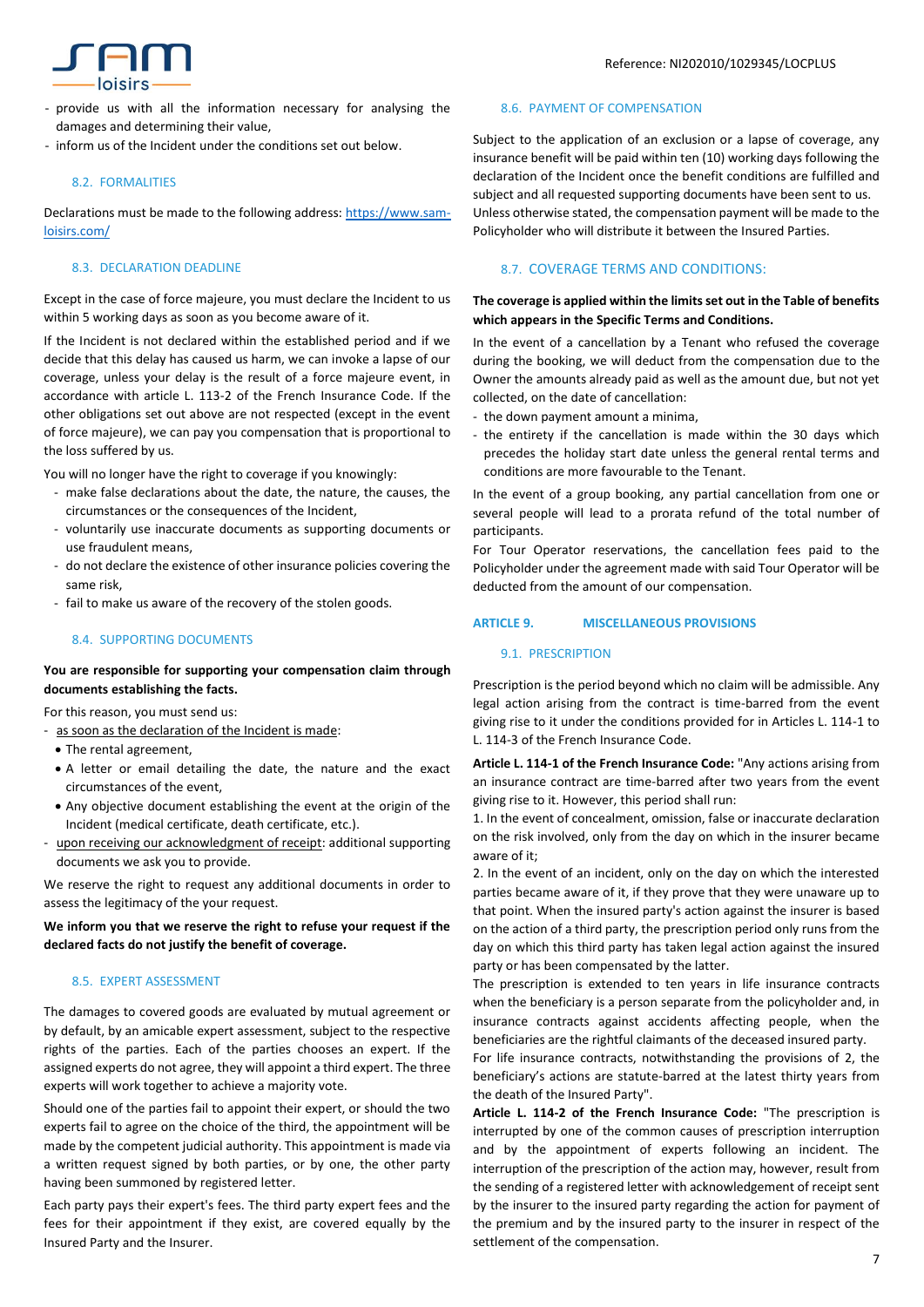

The common causes of prescription interruption (articles 2240 et seq. of the French Civil Code) are: acknowledgement by the debtor of the right of the person against whom they prescribed; legal action, even in summary proceedings; a precautionary measure taken pursuant to the French Code of Civil Enforcement Proceedings or an act of forced execution; the appeal referred to in Article 2245 of the French Civil Code."

**Article L. 114-3 of the French Insurance Code:** "By way of derogation from article 2254 of the French Civil Code, the insurance contracting parties may not, even by common consent, modify the prescription period, or add to these grounds of suspension or interruption."

The common causes of prescription interruption mentioned in article L.114-2 of the French Insurance Code are those established in articles 2240 to 2246 of the French Civil Code, laid out below:

**Article 2240 of the French Civil Code:** "The acknowledgement by the debtor of the right of the person against whom he was prescribing interrupts the period of prescription."

**Article 2241 of the French Civil Code:** "Judicial demand, even by way of summary proceedings, interrupts the delay of prescription and the delay of foreclosure. The same occurs when the demand is brought before a court without jurisdiction when the act of referral to the court is annulled on account of a procedural defect."

**Article 2242 of the French Civil Code:** "The interruption resulting from the judicial demand has continuous effect until the proceedings terminate."

**Article 2243 of the French Civil Code:** "Interruption fails to occur if the plaintiff abandons his judicial demand or allows the proceedings to lapse, or if the demand is definitively rejected."

**Article 2244 of the French Civil Code:** "The period of prescription or the period of foreclosure is also interrupted by a conservatory measure taken in application of the Code of the Civil Procedures of Enforcement or of an act of forced execution."

**Article 2245 of the French Civil Code:** "The calling in of one joint debtor by judicial demand, or by an act of forced execution, or by the acknowledgement by the debtor of the right of the person against whom he was prescribing, interrupts the period of prescription against all the others, even against their heirs.

But the calling in of one of the heirs of a joint debtor, or the acknowledgement by that heir does not interrupt the prescription against co-heirs, even in case of a mortgage claim, if the obligation is divisible. This calling in or this acknowledgement only interrupts the period of prescription against the other co-debtors for the share for which this heir is bound.

To interrupt the period of prescription for the whole, for all the other codebtors, the calling in must be addressed to all the heirs of the deceased debtor or the acknowledgment must be addressed to all these heirs."

**Article 2246 of the French Civil Code:** "A calling in addressed to the principal debtor or his acknowledgement interrupts the period of prescription against the surety."

# 9.2. SUBROGATION

In accordance with article L. 121-12 of the French Insurance Code, we are automatically subrogated in any of the Insured Party's rights and actions, up to the amount of the insurance claims paid.

# 9.3. FALSE DECLARATION

**IN ACCORDANCE WITH THE PROVISIONS OF ARTICLE L. 113-8 OF THE FRENCH INSURANCE CODE, ANY INTENTIONAL FALSE DECLARATION MADE BY YOU TO MODIFY OUR OPINION OF THE RISK LEADS TO THE NULLITY OF COVERAGE, THE PREMIUMS COLLECTED SHALL BE FULLY VESTED AS DAMAGES AND INTERESTS.** 

**IN THE CASE OF CONCEALMENT OR UNINTENTIONAL FALSE DECLARATION IT WILL BE APPLIED TO THE PROVISIONS OF ARTICLE L. 113-9 OF THE FRENCH INSURANCE CODE.**

## 9.4. CLAIM

Any claims must be sent via email to: [réclamation.sam.loisirs@sam](mailto:réclamation.sam.loisirs@sam-assurance.com)[assurance.com.](mailto:réclamation.sam.loisirs@sam-assurance.com)

If you are not satisfied with the response, any new request must therefore be sent to the Insurer at the address indicated by SAM.

In the event of disagreement, an appeal may be made to the insurance Ombudsman via: **La Médiation de L'assurance TSA 50110 75441 Paris Cedex 09** [www.mediation-assurance.org](http://www.mediation-assurance.org/) and this, without prejudice to other avenues of legal action.

We undertake to acknowledge the reception of a claim in the ten (10) working days following its reception date (unless the response to this complaint is provided within this delay) and to provide an answer to the claim within a maximum of two (2) months following its reception date (unless there are special circumstances of which the Insured Party will be made aware).

# 9.5. INSURANCE ACCRUAL

In accordance with article L. 121-4 of the French Insurance Code, someone who is insured with several insurers by several policies, for a same interest, for the same risk, must immediately make each insurer aware of the other insurers. The Insured Party must, during this communication, make the name of the insurer known with whom another insurance has been taken out and indicate the insured amount. When several insurances are taken out without fraud, each of them produces its effects within the limits of the coverage and in compliance with the provisions of the French Insurance Code.

#### 9.6. LAW AND LANGUAGE APPLICABLE TO THE CONTRACT

The pre-contractual and contractual relationships are governed by French law. The French language applies.

Any litigation arising from the execution, non-execution or the interpretation of the contract will be under the jurisdiction of French courts.

## 9.7. SUPERVISORY AUTHORITY

We are supervised by the ACPR (Autorité de Contrôle Prudentiel et de Résolution) – 4 Place de Budapest CS 92459 75436 Paris Cedex 09.

#### 9.8. INTERNATIONAL SANCTIONS

In accordance with international regulations, the Insurer and/or their agents refrain from delivering insurance services, or paying for incidents which would make the Insurer vulnerable to sanctions, prohibitions by international or trade organisations.

Consequently, no coverage, claim, benefit or response to a claim shall be provided under this contract that would subject the Insurer to any prohibition, sanction or restriction under United Nations resolutions or the trade laws or regulations or economic sanctions of the European Union, the United Kingdom or the United States of America.

Equally, any refund sent to people appearing on the list of asset freezes published regularly by the French Ministry of Finance and Public Accounts who could help or finance terrorist activities are immediately suspended and declared to the civil service so that they can implement the appropriate measures.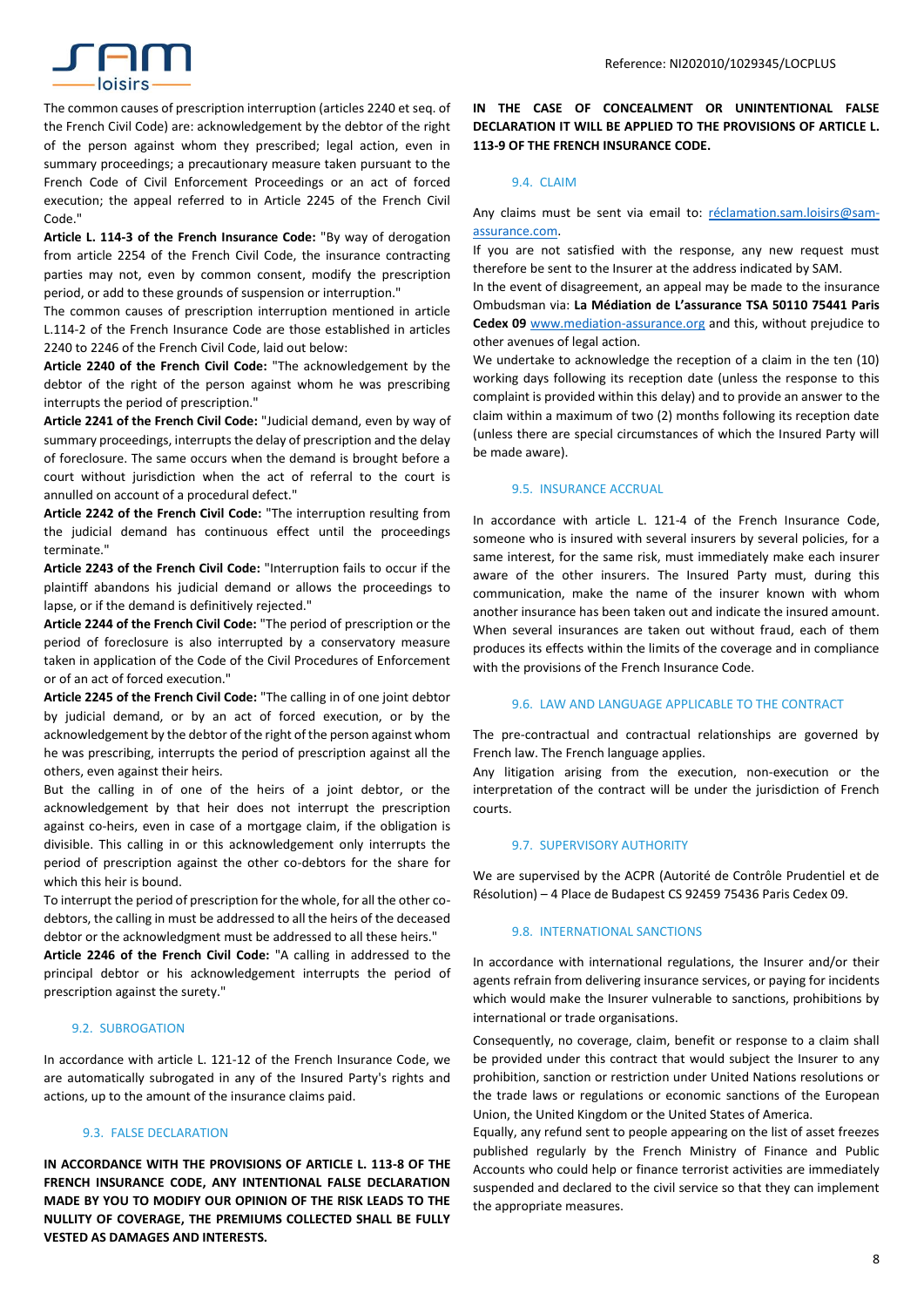

## 9.9. ACTIONS AGAINST THIRD PARTIES

The Insurer who has paid compensation is subrogated, under the terms of article L. 121-12 of the French Insurance code, up to the amount of this compensation, under the rights and actions of the Insured Party against third parties who, through their acts, have caused damage giving rise to the Insurer's liability.

However, this subrogation is not applied to the fixed compensation coverage in the event of a death or the permanent disability of the Insured Party.

# **APPENDIX 1: PERSONAL DATA PROTECTION POLICY**

In accordance with article 6 of the General Data Protection Regulation, the processing of personal data is necessary for the execution of the insurance contract to which you have subscribed or the execution of precontractual measures taken upon your request.

# **Data Controller / Subcontractors / Recipients**

Within the framework of your requests (subscription, membership, information, management, execution of the contract) SAM collects data about you for the strict purposes described below.

SAM acts as the Data Controller. The personal data collected may be shared with the following people:

- the contract Insurer and any companies of groups to which they belong,
- public sector bodies,
- data processors, operating under the responsibility of our commercial partners or SAM: subcontractors, technical consultants, experts, lawyers, claims adjusters, repairers, service providers, doctors, and outsourcing companies (complaints, digital, postal services, document management).

# **Commitments**

SAM respects the following principles:

- your data is used only for explicit and legitimate purposes, determined in connection with our activity,
- only the data useful to us is collected,
- your data is not kept beyond the duration necessary for the operations for which it was collected, or for those established for the standards and authorisations of the CNIL or by the law,
- your data is only communicated to partners (intermediaries, insurers, reinsurers, services providers or authorised professional bodies) who require it within the framework of our activities,
- we inform you, clearly and transparently, whether when drawing up a quotation, taking out a contract or handling a claim, in particular about the purpose for which your data will be used, the optional or compulsory nature of your answers in the forms and your rights in terms of data protection.

# **Purposes**

All personal data collected is only used for the following purposes:

- the creation of client prospection files,
- the transfer, management (including commercial) and the execution of your insurance contracts,
- the fight against money laundering and funding terrorism, with the implementation of contract monitoring that may lead to the drafting of a suspicious transaction report or the freezing of assets,
- the fight against insurance fraud, which may lead to enrolment on a list of people presenting a fraud risk,
- the collection of data relating to offences, convictions and safety measures either from the start of the subscription/membership of the insurance contract, or during its execution or within the framework of litigation management,

- the analysis of all or part of the data collected about you, possibly cross-referenced with those of chosen partners, in order to improve our products (appetence scores) and to personalise your customer path (targeted offers and advertising).

We are legally required to verify that your data is accurate, complete, and, if necessary, up to date. We may ask you to verify it or be required to complete your file.

# **Security**

We undertake to ensure the security of your data by implementing data protection reinforced by the use of physical and software security means in accordance with the best industry practice and the standards imposed on us.

# **Hosting**

We host all of your data in France. When your data is shared to a partner who hosts data abroad, we ensure that they respect the rules established by regulations.

# **Your rights**

- **Right to access**: allows you to obtain information on your personal data and to know what data is held, the purposes of their processing and their recipients.
- **Right of rectification**: allows you to rectify your personal data when it is not accurate and to complete that which is incomplete.
- **Right to forget**: allows you, under certain conditions, to enable the deletion of your data, notably in the following cases:
	- o if your personal data is no longer necessary given the purposes of their processing and that their conservation no longer meets the legal or administrative requirements.
- o if you remove your consent to their processing.
- Right of opposition: allows you, under certain conditions, to object at any time to the processing of your personal data and notably to object to the data being used for marketing purposes.
- **Right to limitation of processing**: allows you, under certain conditions to limit the processing of your personal data, meaning the use that is made of it. For example, if your data is inaccurate, you may request that their processing be limited until they are corrected.
- **Right to portability**: allows you to demand the transmission of your data into an easily reusable format and to share them with a third party.
- **Advance directives**: allows you to establish the directives relating to the disposal of your data after your death.

For more information on your rights, go to the [CNIL](http://www.cnil.fr/fr/comprendre-vos-droits) website [\(www.cnil.fr/fr/comprendre-vos-droits\)](http://www.cnil.fr/fr/comprendre-vos-droits).

## **Data Protection Officer:**

You may exercise your rights through our Data Protection Officer either via email [\(dpo@sam-assurance.com\)](mailto:dpo@sam-assurance.com) or by post (Data Protection Officer – 105 rue Jules Guesde CS 60165 92532 Levallois-Perret Cedex) accompanying your request with a copy of your identification documents.

## **Conservation period:**

Personal data is kept by SAM for a duration of five (5) years from the membership end date or in accordance with the specific conditions set out below:

- In the event of an accident five (5) years from the claim settlement.
- In the event of an incident with bodily damage ten (10) years from the incident.
- For all information on claims five (5) years from the reception of the claim.
- For all information on the insurance contract five (5) years from the expiration, termination or cancellation.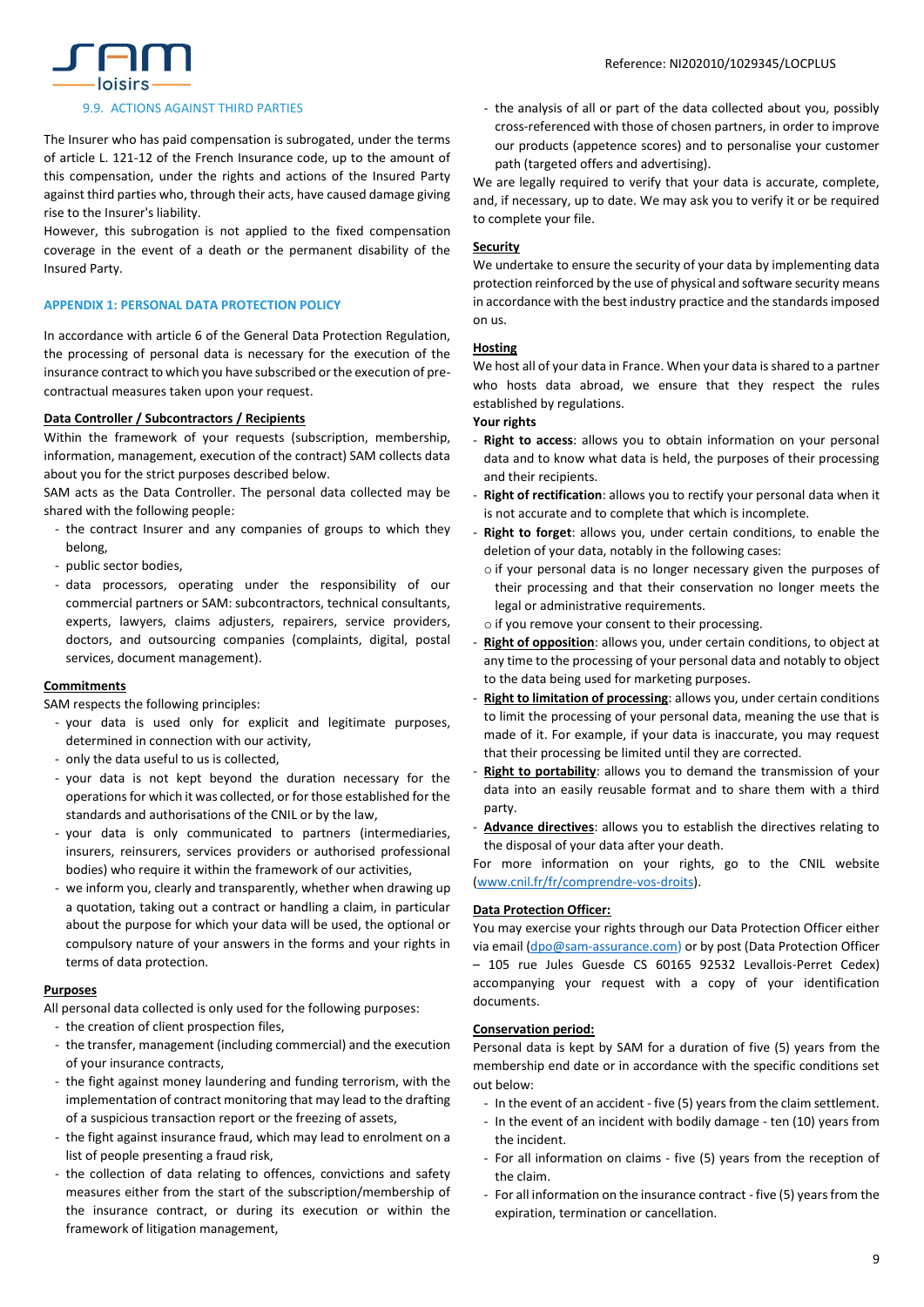

Specific durations may apply in the framework of the financial and accounting obligations, in accordance with the regulations in force. Personal data is not kept for longer than necessary. If is only kept for the purposes for which they were collected.

# **Cold calling**

If you would not like to be subject to commercial prospecting via telephone, you may freely enter yourself onto the BLOCTEL list of people opposed to cold calling.

For more information, [visit](http://www.bloctel.gouv.fr/) [www.bloctel.gouv.fr](http://www.bloctel.gouv.fr/)

# **APPENDIX 2: INFORMATION SHEET ON THE WORKING OF "CIVIL LIABILITY" COVERAGE IN THE TIME-WARNING**

#### **Appendix to Article A112 of the French Insurance Code**

This information sheet is delivered to you pursuant to article L.112-2 of the French Insurance Code. It is intended to provide the information necessary for the proper understanding of the functioning of the civil liability coverage over time.

It concerns the contracts signed or renewed after entry into force on the 3rd of November 2003 of article 80 of law no. 2003-706. The contracts signed previously are subject to specific provisions specified in the same law.

# **Understanding these terms**

**Harmful event:** occurrence, act or event causing damages suffered by the victim and being the subject of a claim.

**Claim:** responsibility being claimed, either by letter sent to the Insured Party or the Insurer, or by summons to appear before a civil or administrative court. A single Incident can be the subject of several claims, either with a single victim or several victims.

**Coverage validity period:** period between the coverage effective date and, after possible renewals, its Termination or expiry date.

**Subsequent period:** period after the termination or expiry date of the coverage. Its duration is specified in the contract. It cannot be less than five years.

If your contract exclusively covers your personal liability, go to I. If not, go to I and II.

# **I. - The contract covers your personal liability**

Outside of any professional activity, the coverage is triggered by the harmful event.

The insurer provides their coverage after a claim following damages caused by others is made and your liability or that of other people covered by the contract is incurred, if the event which caused these damages has occurred between the effective date and the Termination or expiry date of the coverage.

The Incident declaration must be sent to the insurer with whom there is or was valid coverage at the moment when the harmful event occurred.

# **II.- The contract covers civil liability (incurred as a result of a professional activity)**

The insurance contract must specify if the coverage is triggered by the "harmful event" or by "the claim".

When the contract has both coverage for your civil liability for professional activities and coverage for your personal liability, these are triggered by the harmful event (see I).

However, certain contracts, for which the law includes specific provisions, derogate from this provision; it is the case, for example, regarding compulsory ten-year insurance for construction activities.

## **1. How does the "harmful event" trigger method work?**

The insurer provides their coverage after a claim following damages caused by others is made and your liability or that of other people covered by the contract is incurred, if the event which caused these

damages has occurred between the effective date and the termination or expiry date of the coverage.

The Incident declaration must be sent to the insurer with whom there is or was valid coverage at the moment when the harmful event occurred.

# **2. How does the "claim" trigger method work?**

Regardless of the case, the Insurer's coverage is not due if the Insured party was aware of the harmful event on the day of taking out this insurance.

**2.1 First case:** the Third Party claim is sent to the Insured Party or the Insurer during the validity period of the coverage.

The Insurer provides their coverage, even if the event which caused the Incident occurs before the coverage is taken out.

**2.2 Second case:** the claim is sent to the Insured Party or the insurer during the subsequent period.

**Case 2.2.1:** the Insured Party has not taken out new liability coverage triggered by the claim covering the same risk. The Insurer provides their coverage.

**Case 2.2.2:** the Insured Party has taken out new liability coverage triggered by the claim with a new insurer covering the same risk.

It's the new coverage which is implemented, unless the Insured party was aware of the harmful event on the day of taking out this insurance, in which case, the previous coverage applies.

Also, as soon as there is no break between two successive coverage plans and the claim is sent to the Insured Party or to their Insurer before the expiry of the subsequent delay of the initial coverage, one of the two insurers is inevitably competent and covers the claim.

When the initial coverage is triggered during the subsequent period, the compensation limit cannot be less than that of the coverage triggered during the year preceding the date of its termination or its expiry.

#### **3. In the event of a change of insurer.**

If you have changed insurers and if an Incident, the harmful event, which occurred before your new contract was taken out, is only the subject of a claim while under your new contract, it must be determined which of the insurer's will cover you. Depending on the type of contract, the old or the new insurer will be called upon. Please see the case types below:

# **3.1 The old and the new coverage are triggered by the harmful event.**

The coverage which is activated by the claim is the one which is or was valid on the date on which the harmful event occurred.

#### **3.2 The old and the new coverage are triggered by the claim.**

Your old insurer must process the claim if you were aware of the harmful event before taking out your new coverage. No coverage is due from your old insurer if the claim was sent to you or to your old insurer after the subsequent period has expired.

If You were not aware of the harmful event before taking out your new coverage, your new insurer will receive your claim.

# **3.3 The old coverage is triggered by the harmful event and the new coverage is triggered by the claim.**

If the harmful event occurs during the validity period of the old coverage, the old insurer must process the claims related to the damages which result from this harmful event. In the event that the amount of this coverage is insufficient, the new coverage triggered by the claim will then be required to supplement this shortfall provided that you were not aware of the harmful event before the new coverage was taken out. If the harmful event occurs before the old coverage came into effect and has remained unknown to the Insured Party when taking out the new coverage, the new insurer must process the claims related to the damages which result from this harmful event.

# **3.4 The old coverage is triggered by the claim and the new coverage is triggered by the harmful event.**

If the harmful event occurs before the new coverage was taken out, the